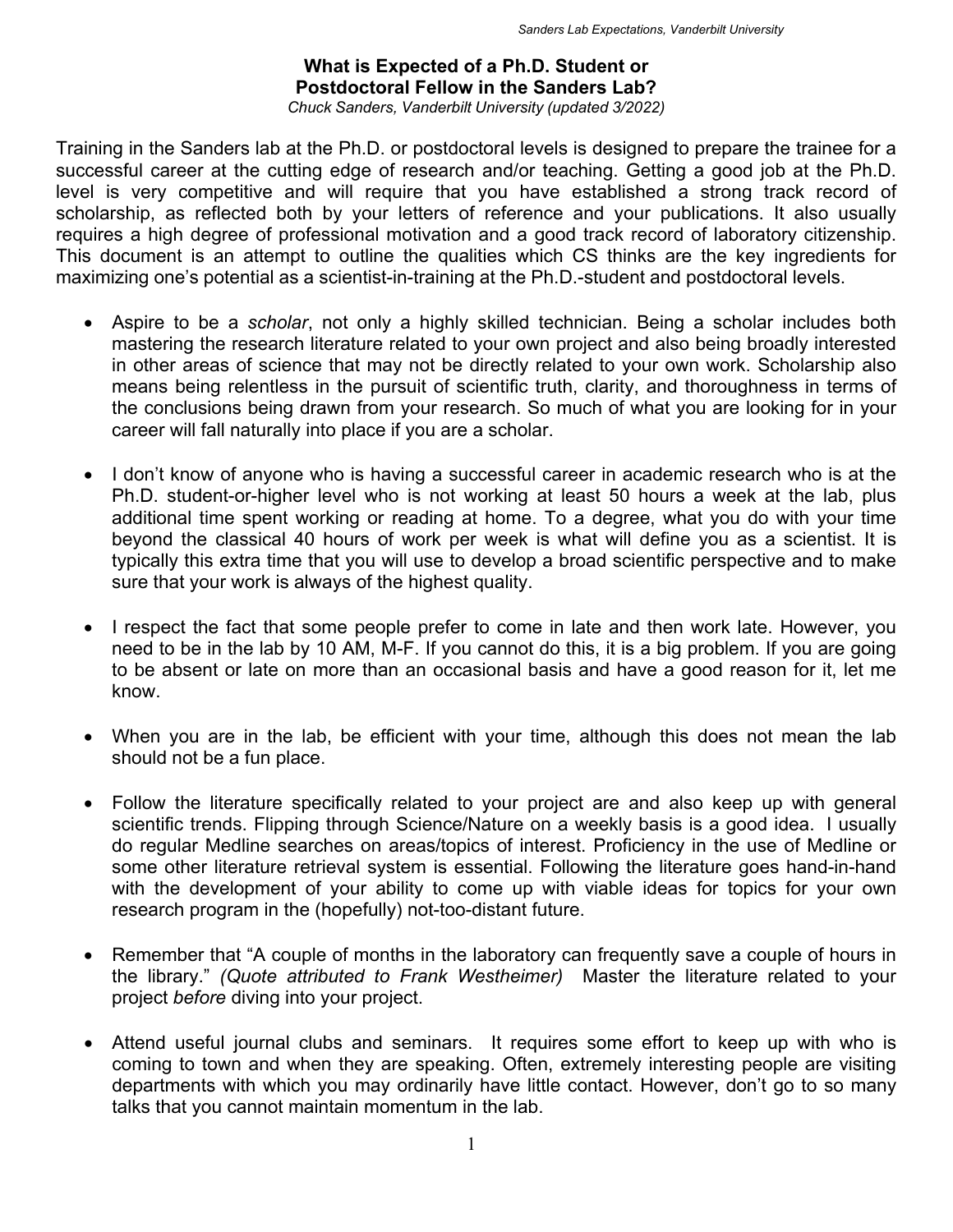- Take advantage of the opportunity to attend 1 or 2 relevant scientific conferences a year and do your homework to find out which conferences will be most beneficial to you. Make sure you apply early enough to submit an abstract to present your work at the meeting. If the conference sponsors travel fellowships for which you are eligible, please apply. If you would like to attend an overseas conference, the general policy is that the lab can cover half of your plane ticket and your lodging and conference fees (for the conference part of your trip). Students and postdocs are encouraged to apply for travel scholarships, when available, and to take advantage of the fact that Vanderbilt is also sometimes willing to cover the partial cost of conference attendance.
- The above point about attending conferences is really important. There are things about both the science and culture of your chosen sub-field that can only be learned at conferences and similar events. Failing to learn those things by neglecting to make an effort to travel and participate in meetings may limit career aspirations.
- There are generally two types of conferences—*big* conferences that are typically sponsored by foundations or professional organizations like the American Heart Association, the Biophysical Society, the Protein Society, the two ACS (American Chemical Society and American Cancer Society, and *small* conferences such as the Gordon Research Conferences, Keystone Symposia, and FASEB Summer Conferences. I like both. It is not too early in your career to start looking for a regularly-running big conference and a regularly-running small conference that you like and will attend regularly. While attending a wide variety of conferences definitely has its merits, regular attendance of one or two particular conferences is a great way to start building long term relationships with national and international communities of investigators in your field.
- Consider joining one or two professional societies (probably the one who sponsors a regular conference that you seem to like—see above point) and consider opportunities to serve in such societies. Again, this helps you build professional relationships and get exposed to the culture of science at a different scale than you experience in your day-to-day work in your home lab.
- Don't be afraid to ask for help. In some cases, neither you nor anyone else in the lab will have expertise in a technique which may be "just what is needed" to address some question related to your research—don't be afraid or shy about politely approaching those who may be able to help out. Just be sure to say "thanks" afterwards and to acknowledge those who help out when you publish. Indeed, in many cases, including helpful folks as authors on your paper is appropriate and represents a "win-win" outcome for everyone involved.
- Keep in mind that there is always the possibility to travel to a different lab for training or assistance in conducting an experiment that cannot be carried out locally.
- Develop efficient organizational skills including:
	- o Keep a neat and detailed laboratory notebook. Future members of the lab should be able to follow your notebook and be able to figure exactly what experiments you carried out and what the details of those experiments were.
	- o Computer files must also be organized and saved so that they can be identified and retrieved by others, even years after they are first prepared.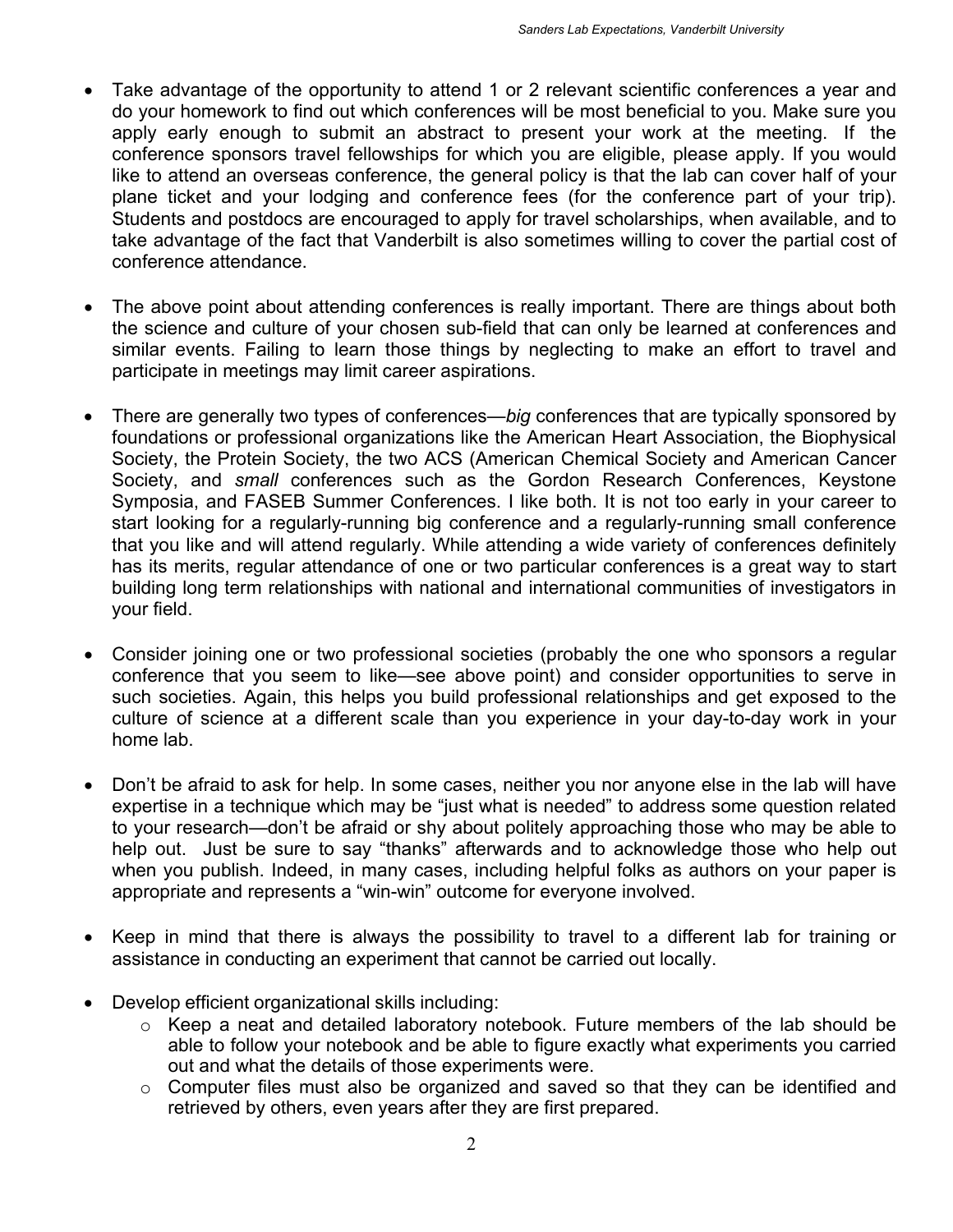- o Maintain your own well-delineated folders on lab computers—don't leave your files scattered throughout system folders.
- $\circ$  Clean your dirty glassware promptly and maintain a well-organized bench space.
- o Order needed reagents and equipment far enough in advance so that you never have to delay experiments due to the need to wait for ordered supplies to arrive.
- $\circ$  Label all samples and reagents clearly and store them appropriately.
- o Discard obsolete reagents and samples. Every few months you should make an effort to review what you have in the refrigerators and freezers and get rid of outdated or nolonger-needed samples.
- o Dispose of chemicals in an appropriate manner.
- I am a big fan of carefully prepared "lab protocols" that document important and commonly used lab methods in high detail. Such protocols should be written such that a new person in the lab can carry out the method successfully even if the person who originally developed the protocol is not present. ALL RELEVANT details should be included. If you think that a prayer to the Moon Goddess is a essential for the success of an experimental protocol, state this clearly and include the exact phrasing of the invocation. When I ask you to prepare a detailed protocol, I ask that you take this very seriously and to try to project yourself into the mind of a novice who may need to carry out your procedure without the benefit of your being there to show him/her how to do it.
- The development of good writing skills during the course of Ph.D. and postdoctoral training is essential. Your advisor is happy to work with you to hone your writing. Many of your peers are also happy to do so. When drafting a new manuscript a good strategy is to work on the first few drafts with the help of other students or postdocs (you can pay them back later by helping them!). Once you have a draft that is in reasonably good shape, this is the optimal point to give it to your advisor, with whom subsequent rounds of editing will be carried out.
- The development of good public speaking skills during the course of Ph.D. and postdoctoral training is essential. Resolve always to give a good talk.
- When preparing your talks for group meeting keep in mind that our lab is scientifically diverse, so that you can't assume that everyone already knows the background for your project. Just as you would do for any seminar you will be giving for a broad audience, you should include an introduction to your project and to the techniques you will be referring to. A reasonable "rule of thumb" is that the first 1/3 of your presentation should be introduction.
- In addition to providing a good intro, it is also critical to project yourself into the minds of those in your audience so that you can present your data in a manner that they will be able to digest. For example, if you are giving a talk with a lot of biophysical data to a group of biologists you will need to adjust how you present your data in comparison to how you would present the same data to a group of biophysicists. Empathize with your audience.
- Clear and complete slides really help presentations. If members of the audience keep interrupting you in group meeting to ask about the molecular weights of gel markers, what the pH of the experiment was, or what NMR field you were working at then your slides are not providing enough detail.
- When you prepare a new talk for an important venue, always give a practice talk in advance of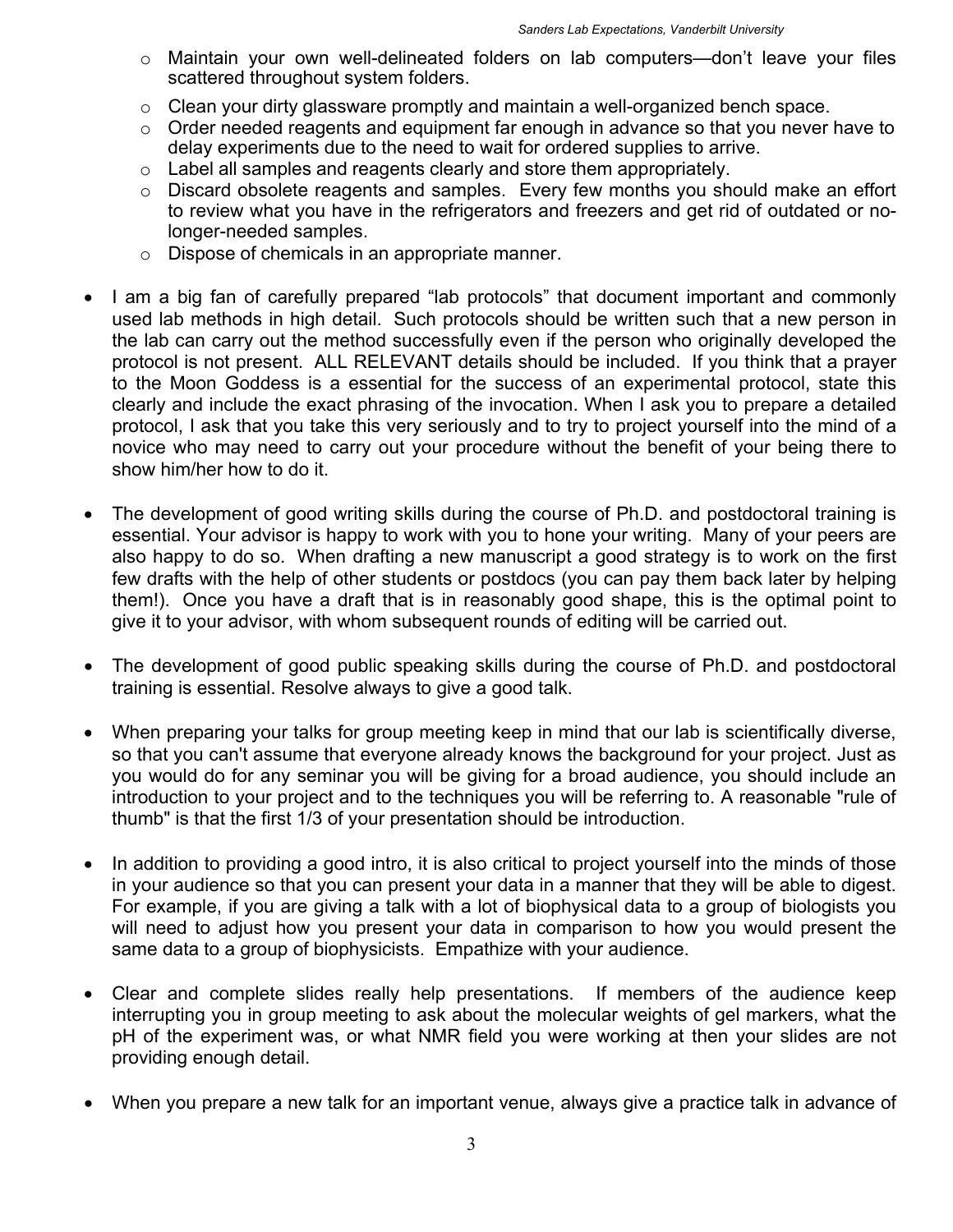your scheduled presentation. Your advisor and fellow students and postdocs are usually very happy to help.

- When invited to give a presentation, know how much time is allotted for your talk and don't shoot yourself in the foot by exceeding this time limit.
- When answering questions after giving a presentation, try to avoid giving a 5 minute answer to a 1 minute question.
- Always provide me with the PowerPoint file for your group meeting presentation afterwards. This is an excellent way that CS can keep a record of your progress. Moreover, if the figures are of high quality, they often can later be used for publications without the need for extensive reformatting. Key details (such as sample pH, gel marker MWs, and temperature) should be presented, not only to avoid audience interruptions, but also so that when someone looks at your file in the future (perhaps years in the future) they will have access to this important information.
- You should be aware of the importance of preparing high quality figures for all presentations, both written and oral. Not only is this important so that you can present your science clearly, but the quality of figures are often used as the basis for making a first impression. When an editor receives a paper you have submitted s/he will usually glance at the figures. If they are of low quality that editor is likely to immediately view the quality of your paper with suspicion. Always prepare high quality figures for any public presentation or paper.
- For an oral presentation, part of having high quality slides is to make sure that they are labeled clearly so that the audience can easily grasp what the slide is conveying.
- Maintain a spirit of helpfulness when working with your colleagues.
	- o Be a good host to visitors when called upon to do so.
	- o Make new members of the lab feel welcome.
	- $\circ$  If you make a mess, clean it up. Failure to do so is a serious infraction.
	- $\circ$  Help keep common areas of lab clean, even if you are not the one who made a mess.
	- o Everyone occasionally breaks things, sometimes by carelessness and sometimes completely by accident. This is completely understandable. What is critical is that when you break something you report this immediately to the appropriate person (usually our lab manager) so that a repair/replacement can be promptly arranged. Failure to report is a serious infraction.
	- $\circ$  It is NOT OK to swipe a colleague's buffer, recently cleaned NMR tubes, cell culture medium, etc.
	- $\circ$  Help instruct colleagues regarding lab practice and techniques when there is a need.
	- o Help out with lab chores, even if they don't directly benefit your project. Do not suppose you are too high in seniority to be called on to occasionally do menial task. CS has always done his own dishes.
	- o Watch out for the safety of your colleagues- don't let them do things which are unsafe. Safety is everybody's problem!
	- $\circ$  Help to identify common reagents which are getting low and need to be ordered.
	- o Realize that Sanders lab projects are never set up so that members of the lab are in competition with each other (although there are many times when members of the lab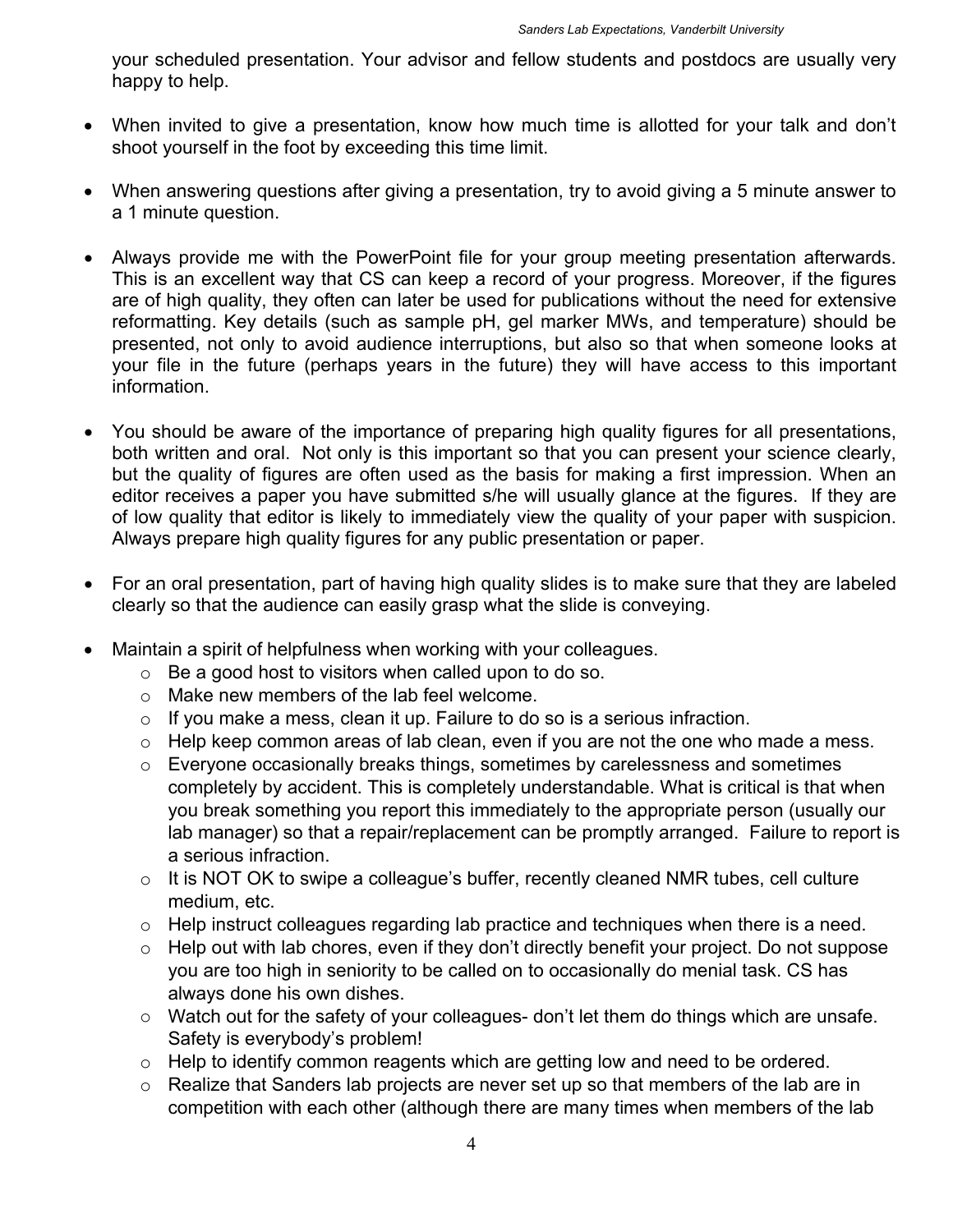work together towards a common goal). Therefore, always think about your lab mates in a cooperative manner.

- o Understand that almost no labs are completely self-contained: at all stages of your career you are going to be called upon to share equipment, space, etc. with members of other labs. It is critical that you treat members of other labs with courtesy and respect.
- The Sanders lab is 110% committed to providing an equal opportunity environment where diversity is celebrated, gender equity is a bedrock principle, cultural sensitivity is expected, and a safe working environment is regarded as imperative.
- To a significant degree, science is based on the willingness of scientists to SERVE the community, without necessarily getting anything in return. The quality and integrity of scientific journals is based on the peer review (volunteer) system. So is the grant review system. You would be surprised at how devoted some of our most prominent scientists are to serving the scientific discipline and associated community in a most selfless way. So, while you will always need to avoid becoming overcommitted, make an effort to do your part when called upon to serve.
- Lab staff, especially the lab manager, should be regarded with particular respect.
- When I send you an e-mail with a question or request, I do expect a timely answer, even if it is "I am busy now, but will reply as soon as I can".
- Resolve lab conflicts in a polite manner.
- Don't let a one-day crisis turn into a two-day crisis. Deal promptly and decisively with problems, whether they are of your own making or whether they are visiting you uninvited. "All big problems start as small problems." (quote by Dr. David Black, Nashville entrepreneur)
- Use of profanity in the lab is discouraged. It sets a bad tone.
- Don't gossip or talk about other lab members in a demeaning manner.
- Don't be petty. Celebrate the accomplishments of your peers. Exorcise that demon, jealousy, from your heart.
- Respect the value of your colleague's time and don't imagine that yours is more valuable than theirs.
- While it is natural that certain members of the lab will gravitate toward each other to form friendships and alliances, try to avoid tribalism and cliquishness. For example, if members of the lab are going to partake in an after work social event, please give thought to being as inclusive as possible in terms of who gets invited.
- When teaching another person a laboratory technique, realize that they are much more likely to learn the technique if the student is the one who does the hands-on experiment. This is as opposed to you (the teacher) doing it while they merely look on. This is true both in the wet lab and when running instrumentation, including the NMR spectrometers. Yes, it may seem to take a little longer to teach this way, but in the end it saves time because the student learns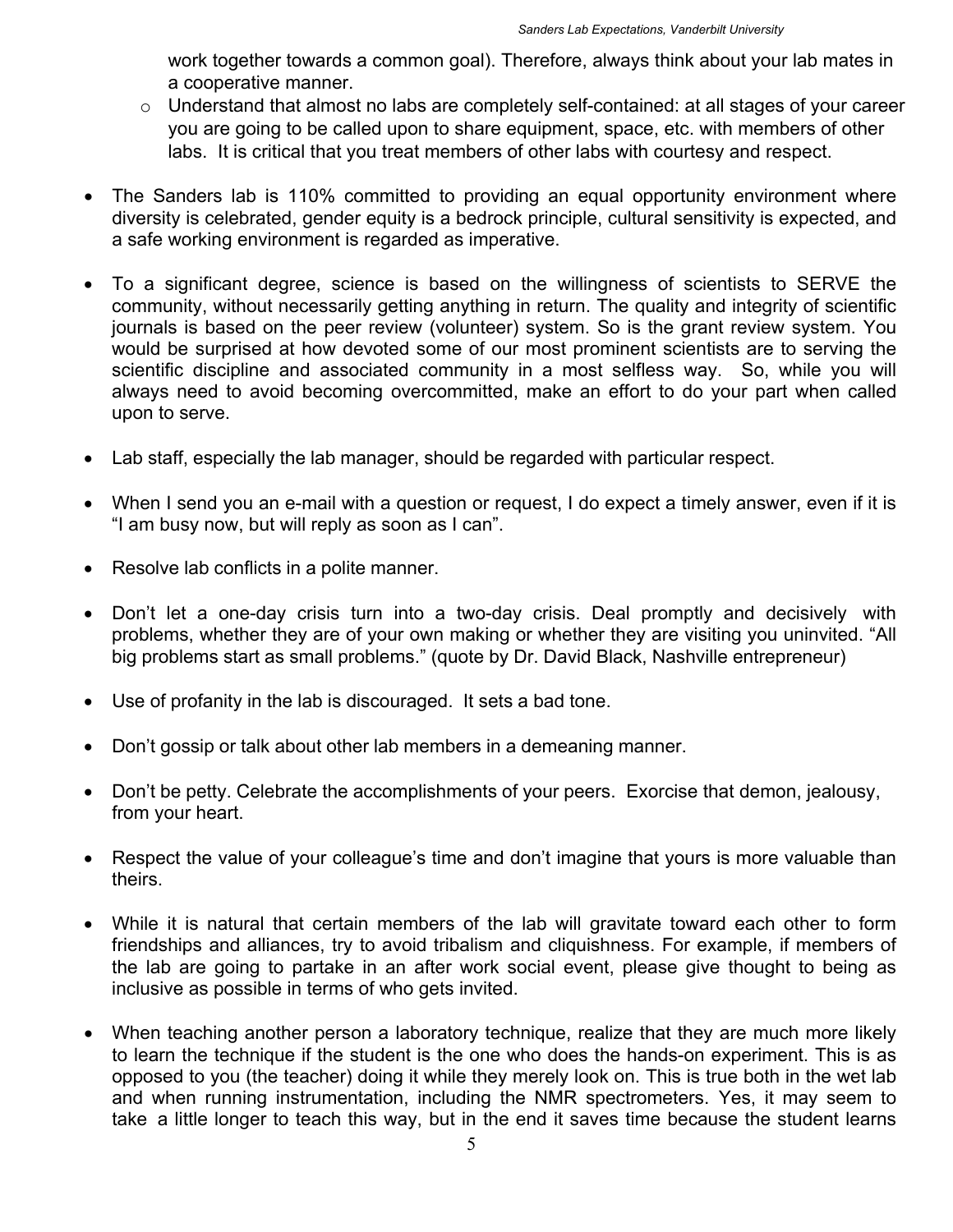faster and is less likely to need to be shown repeatedly.

- Be careful when communicating by e-mail as it is easy to rashly put something into writing that may not convey exactly what you mean, that you will regret later, and/or may be forwarded to people for whom your message was not intended. Serious matters are often best dealt with by face-to-face conversation.
- Factor cost when deciding on whether, when, and what to order. However, cost should hardly ever be a reason for not getting a critical piece of equipment or reagent. Remember that rush orders cost extra- try to project what you need in 2 weeks from today. Creativity and innovation in the lab is encouraged. However, if you wish to develop independent projects or to take an existing project in a completely new direction you must first consult with and obtain my permission. The research (and most often stipend) of members of the lab is usually being provided by research grants. These grants have aims. It is essential (indeed, it is often legally requisite) that if you are supported by a grant then your research needs to fall within the scope of the aims of said grant. Usually, CS gives prospective members of the lab copies of the grant proposals that describe the aims and approaches of possible projects. So, anyone serious about joining the lab should read the proposal(s) carefully and make sure that they buy into the science of the project that theywill end up working on.
- The establishments of collaborations with other labs can be highly beneficial for all involved. But not always. Please consult first with me before approaching someone from another lab about collaborating or if you yourself are approached by another lab. Please copy CS on e- mails between collaborators and yourself.
- The papers you publish represent a major form of currency for your future career advancement. You should always have a strategy (and I think "to do" checklists are a good idea) for what your next paper is going to be and what needs to be accomplished to attain that publication goal. An unfortunate phenotype found among scientists are those who are smart, work hard, and generate lots of data, but have trouble completing work in publishable units.
- Never submit a paper that you know to be a weak paper or a grant application that you know is a weak effort. Reviewers remember who consistently submits only high quality work and those who do not, so your reputation is at stake (not to mention that you never want to waste the valuable time of your colleagues).
- I do not believe in publishing "minimal publishable units" (MPUs) just to publish as many papers as possible. This does not mean that we do not sometimes publish communications, short papers, or methods papers. However, every paper should tell a significant story, not just deposit data.
- Completing the final 20% of a project often requires 80% of the effort. So don't be surprised at how difficult it is to bring a well-advanced project to the finish line. Indeed, when making future plans and estimating completion dates, this general principle should be factored in.
- Be a finisher. Don't leave dangling ends dangling. When a project is near completion, complete it! When a paper is almost done, finish it! It is usually best to finish a major endeavor before moving on to something new.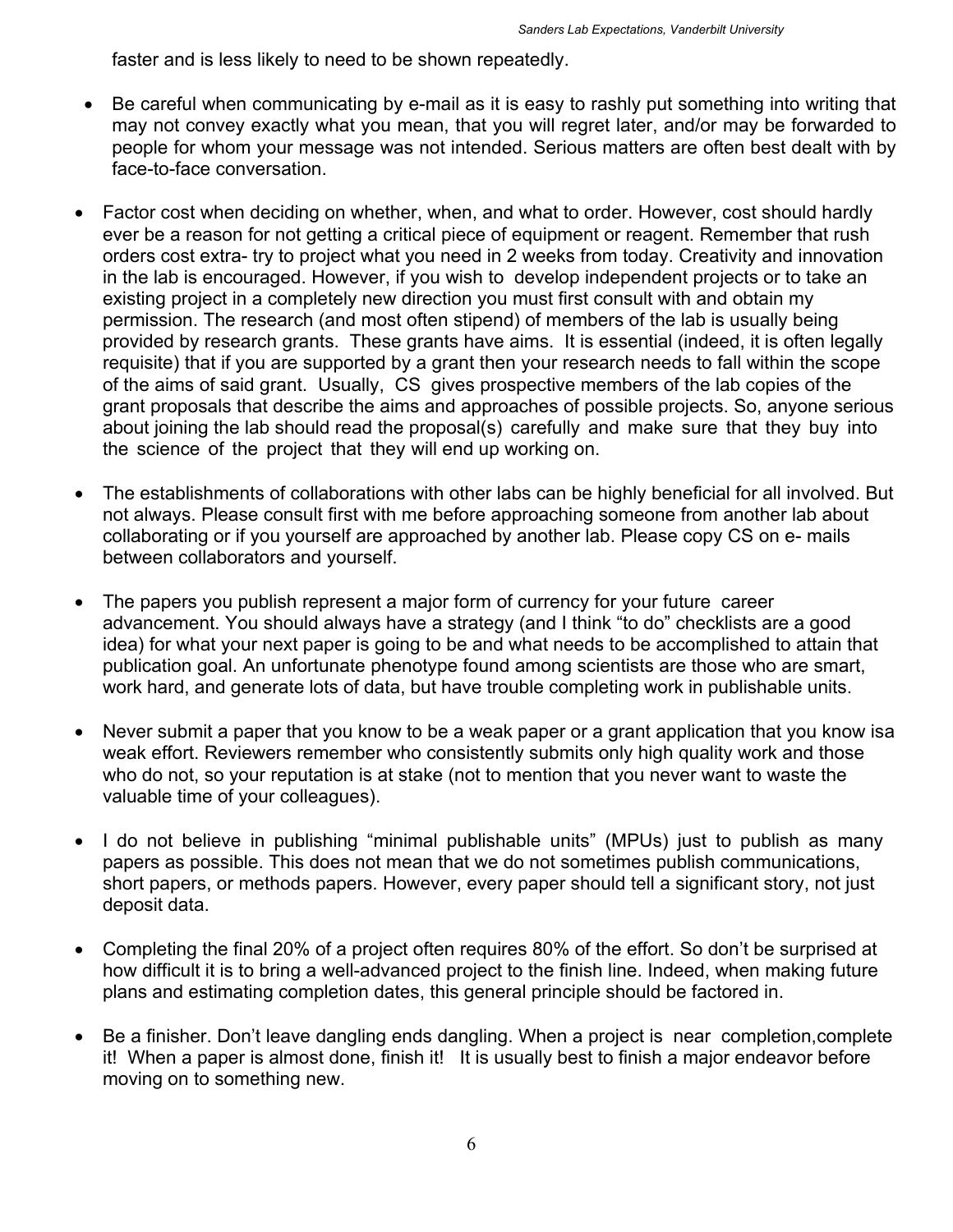- I am committed to having my trainees work on projects that can be completed during their projected duration of time in this lab. Plan on working with me to write and *submit* your papers on your research *before* you leave the lab and move on to another position. I am completely committed to publishing completed work, but it is very very difficult to write and submit a paper on a student's or postdoc's work once s/he has moved on to another position. Factor this imperative into planning the timing of your work, job searches, and moving dates. Everyone loses if a student or postdoc's work cannot be written up for publication because s/he did not take the time to organize his/her results in publishable form before leaving the lab. *If you leave it to someone else to finish your project then in all likelihood the person who finishes the project will be first author of the resulting paper.*
- Avoid losing focus on your primary project. Focus, focus, focus. Some people are naturally good multi-taskers and can efficiently do two things (or sometimes more) at once, some people are not. However, everyone has to avoid losing focus on priorities.
- For senior postdocs in the lab who are planning on embarking on a career in academic research, there is the good possibility that I will give you permission to go ahead and try to generate some critical preliminary data for projects that you would like to pursue once you are out on your own. Speak with me about this first to make sure the time is right and that are no problems. There is no, I repeat, no higher honor in science than for your students/trainees to go on to establish successful independent research careers. It is definitely to your advantage if you can get a start on future projects at the tail end of your postdoctoral studies.
- Develop the ability to be fully aware of the "big picture" while at the same time being focused enough on your own work to bring it to full and prompt fruition.
- As part of being aware of the big picture, keep an eye out for areas that are distinct from what you are doing now, but that may represent avenues of future opportunities either at the postdoctoral level or when you develop your own research program.
- Think far down the road: What are your long term professional objectives? What steps will you need to take over month and even years to attain those objectives? What lab would you like to postdoc in some day?
- Develop the ability to discern what is likely to be "hot science" 5 years from now, even though today such an area may be undeveloped or neglected today.
- Some of us don't like to be professionally labeled. For example, CS is sometimes labeled as "an NMR guy", which makes him cringe both because half of the people in the lab will never run an NMR experiment during their training and also because CS does not perceive himself to be particularly good at NMR spectroscopy. Having said this, I do think that for trainees there can be advantages to being labeled, particularly when you go out on the job market. Employees are often looking for someone whose label matches their labeled position. Consider the case of Hello Kitty. Hello Kitty is a well-known and appealing kitten. But what exactly is it that Hello Kitty does for a living? No one knows. This fact that may ultimately limit Hello Kitty's professional aspirations. There are advantages to developing notable expertise in one or a few specific areas (techniques and/or specific areas of biological focus), so that by the time you move on to the next phase of your career you can, when it serves your interests, justifiably wear "expert" labels in these areas.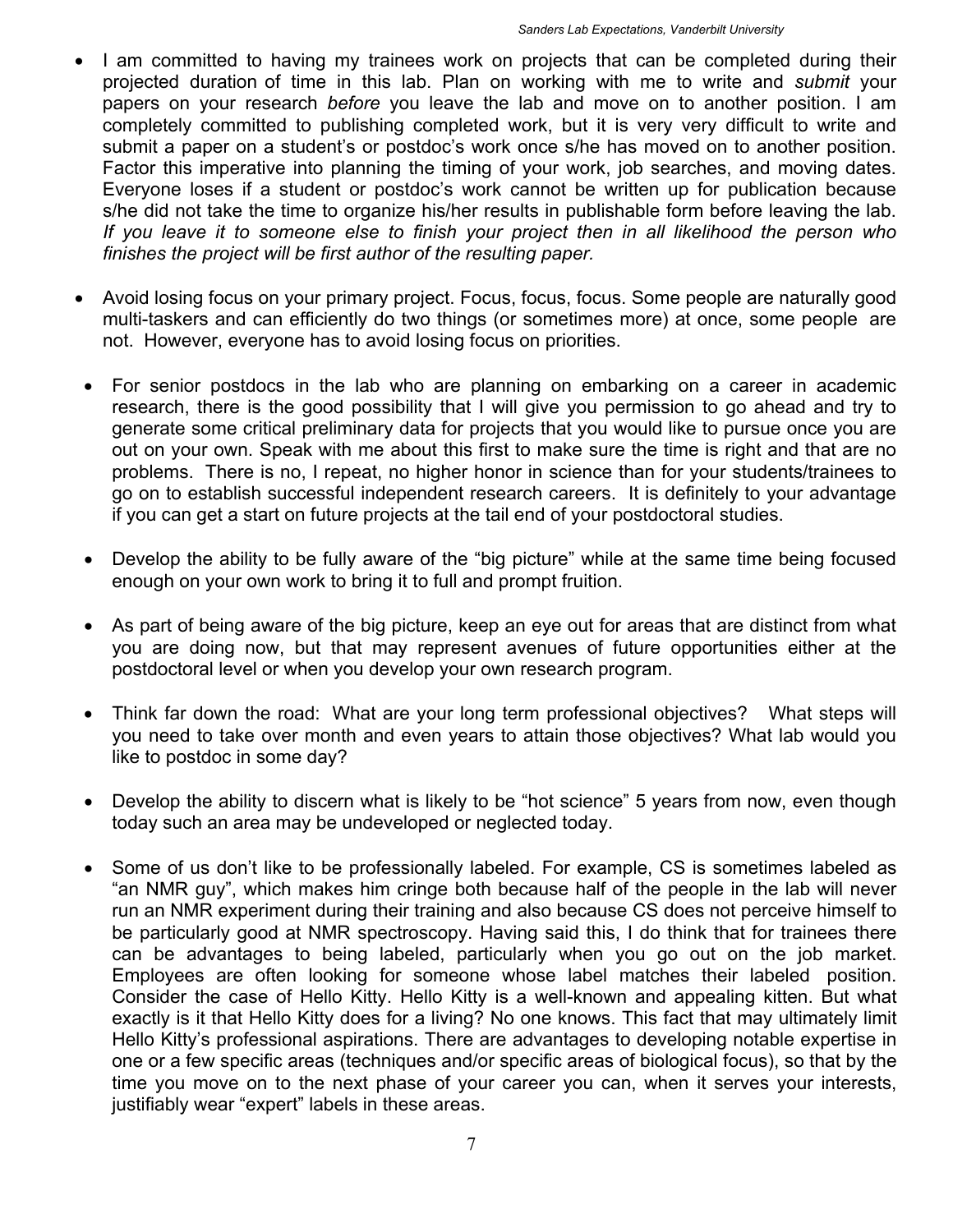- To an ever-increasing degree, the ability to "reinvent yourself" scientifically so that you can, repeatedly, over a period of years adopt emerging approaches and/or shift emphasis to emerging problems, seems to be an important survival trait for an independent research career. I am not sure how one develops this trait (especially without losing focus on one's current projects), but I do think this is now the way it is.
- When conducting experiments, an analyze-as-you-go approach is often the most powerful. For example, if you are doing a titration, it is good to plot the progress of the titration as you go along, rather than waiting until after completing the experiment to examine the data. This approach allows you to make on-the-fly adjustments in the experimental procedure in response to the data turning out to be different than expected (for example, maybe you need to go to higher ligand concentrations to achieve saturation than you expect) or to terminate experiments that aren't working at all at an early stage.
- When designing an experiment, always think hard about what the appropriate positive and negative control experiments are and make sure you include such controls. If you are having trouble seeing what the appropriate control experiments would be please see CS for advice.
- When developing or applying a new method for the first time it is almost always best to find a simple "model" system to test it on before moving on to the real application you have in mind. For example, if you want to test out a new method for phosphorylating purified proteins it is best to try this first with a small water soluble protein before attempting to phosphorylate a complex membrane protein.
- For some of the work in our lab, *attention to detail* seems to be especially important. I have found, for example, that some members of the lab are much better at getting reproducible NMR spectra of membrane proteins than others. This may reflect the degree of attention that folks pay to the gory details of sample preparation and careful consideration of the variables that go into membrane protein sample prep. In addition to all of the things one would worry about for a soluble protein (protein concentration, buffer pH and composition, temperature) there are the additional variables of total detergent concentration, free detergent concentration, micelle concentration, and the protein:micelle concentration ratio (not to mention lipids if you are working with bicelles, mixed micelles, vesicles or nanodiscs). If sample reproducibility from sample-to-sample matters, there are more variables that need to be reproduced for membrane protein samples! So careful attention to and appreciation of details is absolutely critical.
- Your best analytical tool is your own common sense.
- Be wary of automated software that is used for data analysis. Don't assume, a priori, that the automated software will necessarily analyze things properly. When embarking on a lengthy analysis it is usually best to analyze at least some data manually and confirm that the automated routine gives you the results that you *know* to be correct.
- Do not "cherry pick" data. For example, if you run an experiment 3 times and you get only one set of results that make sense, you need to know what went wrong the other 2 times before you can conclude that the "good" data reflects the *correct* (not just desirable) result.
- Always save your old data and do so in a form that will accessible far into the future. You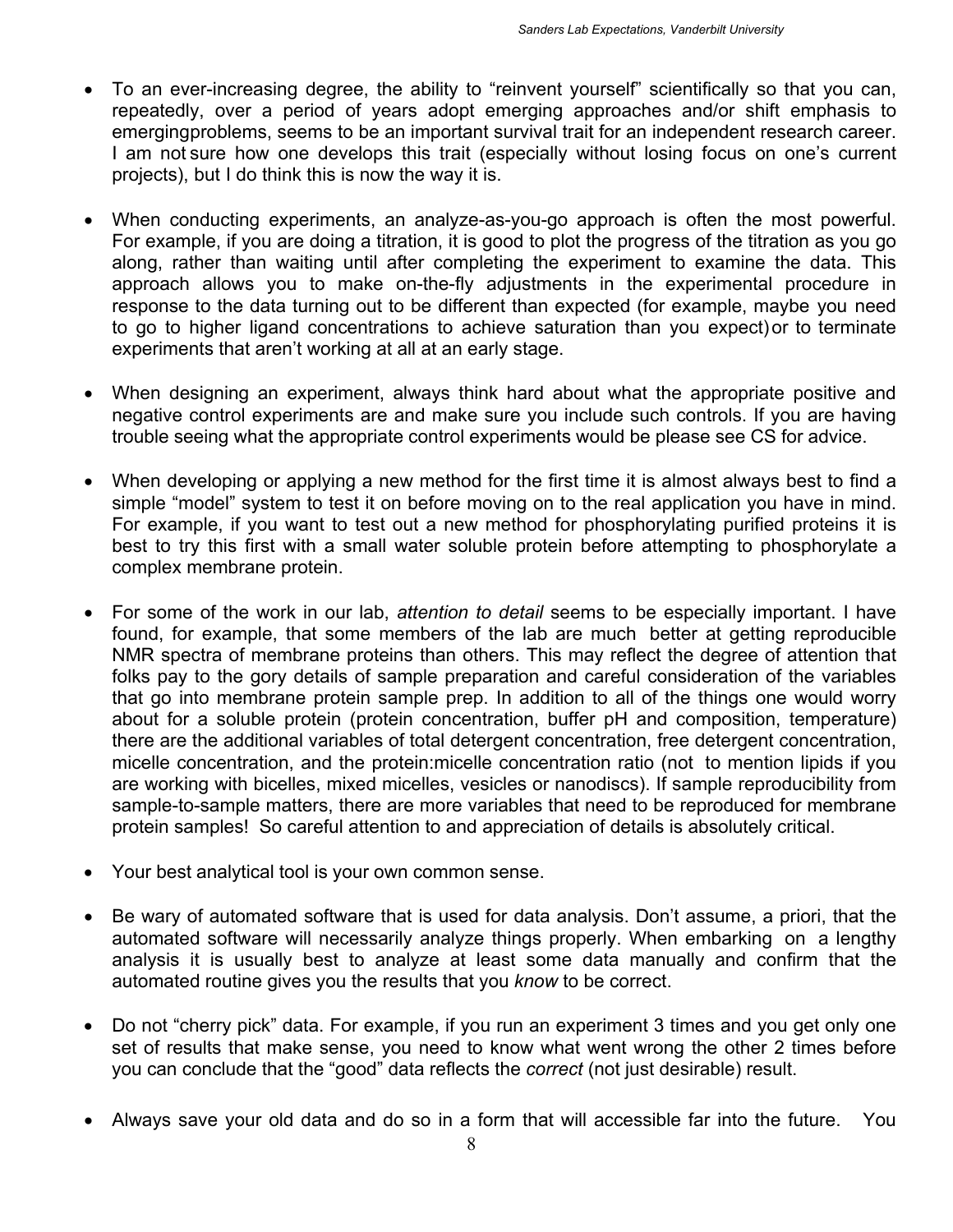never know which data you will need access to at a future date and so you need to save it all. *This is not a suggestion or request, it is a requirement.* Generally, there are two possible strategies for how one can establish a successful career as an independent scientist following postdoctoral work. You can continue to work directly in the area of your postdoctoral training. In this case, you start out as an expert in your field, but do run the risk of competing with your former mentor or of growing stale. Alternately, you can take the best of your training with you but set out into completely fresh territory. The dangers here are (1) that you want to make sure that you don't "bite off more than you can chew" in terms of adjusting to a new area (2) it is harder to develop a reputation when you don't stay in the same circle of science for many years. Either choice can be a good choice but be aware of the pitfalls to be avoided.

 You may want to develop a systematic approach for keeping up with the relevant literature in your area of interest. Just to note one option, I have a file saved with a Boolean query that I simply copy into the PubMed search line every couple of months. Here is an old version of a query I have used:

GPR3 OR Aph-1 OR Aph1 OR GSAP OR (APP AND amyloid) OR C99 OR beta-CTF OR APP-CTF OR B-CTF OR CTF-B OR CTF-beta OR (APP AND cholesterol) OR PMP22 OR "peripheral myelin protein 22" OR KCNE1 OR KCNE3 OR KCNE4 OR KCNQ1 OR KvLQT1 OR (integrin AND NMR) OR (integrins AND NMR) OR caveolin-3 OR bicelles OR (APP and rafts) OR (nanodiscs AND NMR) OR (caveolin AND NMR) OR ("membrane protein" AND NMR) OR ("membrane proteins" AND NMR) OR ("membrane proteins" AND folding) OR ("membrane protein" AND folding) OR "ribonuclease kappa" OR ("N-acetyltransferase 8" OR NAT8) OR (coli AND "diacylglycerol kinase") OR (MAM OR MAMs) OR (BACE or "beta secretase OR "beta-secretase") OR ("gamma secretase" OR "gamma-secretase") OR ("alpha secretase OR "alpha-secretase") OR TREM2 OR DAP12 NOT MRI

In one fell swoop this query allows me to keep an eye on the literature related to our lab project plus other subjects that I like to keep up with.

- When you have opportunities to seek your own funding (fellowships, scholarships paying your way to meetings, etc.) do so. It is important to get some experience in seeking funding (writing grants) under your belt and it looks good on your CV—obtaining a competitive fellowship is akin to securing your first grant.
- When applying for a grant, fellowship, or job, it is important to know what the application deadline is and make sure that you contact everyone who will need to contribute to that application far in advance of the deadline: reference letter writers, grants administrators who will need to process application forms, collaborators who need to supply a letter, CV etc. People are really really busy, so they will appreciate being given as much advance notice as possible regarding their contributions.
- Deadlines are your friends. They help you to focus and they terminate endless fine-tuning that is a temptation to perfectionists.
- Your mentor/preceptor is always eager help a student or postdoc prepare a high quality paper, dissertation, or application. However, it may not be your best option to present him or her with a  $1<sup>st</sup>$  draft document that is poorly organized or written with poor grammar. A better strategy may be to have one of your peers (or sometimes even a non-scientific friend) help you with getting that first draft into respectable shape before turning itover to your preceptor. You can return the favor when your proof-reader/editor has a document of their own they need help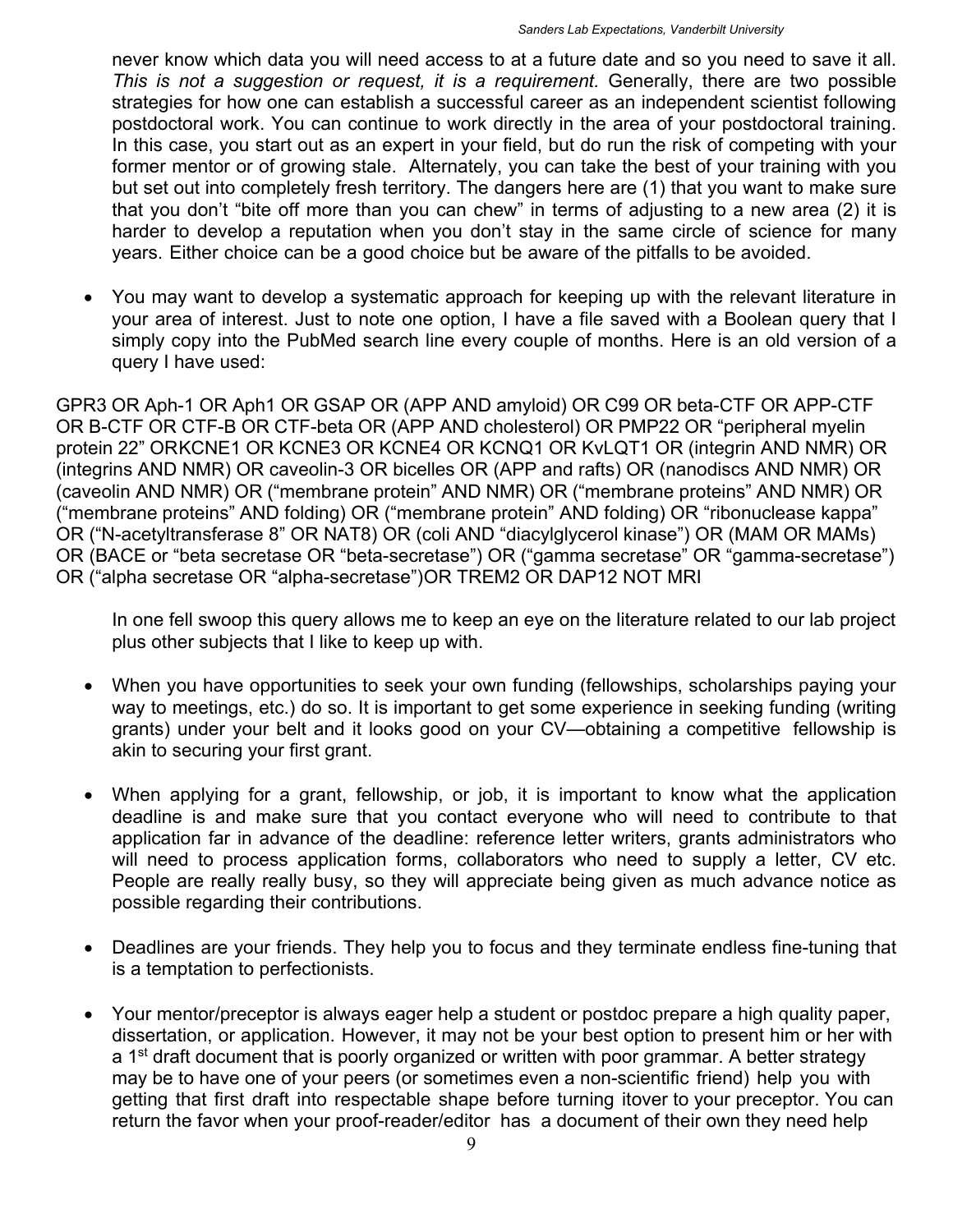with.

- As the corresponding author for the papers generated by our lab, I do the final editing on papers. It will be *much appreciated* and in your best interest if when you turn a manuscript over to me I don't have to spend a lot of time doing *writing chores* such as: reformatting the manuscript for the intended journal, looking up the middle initials and addresses of co-authors, making sure the reference format used matches the requirements of the intended journal, checking the references to make sure there are no missing dates etc., making sure all abbreviations are properly defined as per journal-specific guidelines, and making sure any required database depositions (BioMagResBank, PDB, etc) have been carried out.
- For those of you who are in the US on some sort of visa, please stay on top of your visa/immigration status to make sure that you reapply for your visa or switch visa types at the appropriate time (before your visa runs out!). Don't assume that someone else is keeping track of this for you. Also, keep in mind that for some visa types we sometimes save a lot of money if we apply far in advance of the projected activation date.
- Requesting letters of reference: Throughout your career you will need to get letters of reference from other scientists who know your work. It is very important that you request letters as far in advance of deadlines as possible. Don't assume your letter writers can drop everything to write and submit a letter for you today that is due tomorrow. And remember, you want your letter writers to be in a good mood when they compose your letter!
- When scheduling meetings via the internet (such a thesis committee meetings), try to do this as efficiently as possible. I generally suggest first finding two days that will work (within a 2 or three week window) for all participants and then finding a time on one of those days that will work. Requests that are hopelessly vague such as "Let me know your schedule in the month of September" will not be warmly received by most faculty.
- When our lab receives requests for reagents or protocols from other labs, it is our policy to promptly provide these to the requestor and to do so with full documentation of what we send. It is our wish to be as helpful as possible to other scientists, even those who possibly could be viewed as our competitors. There are, of course, government and university laws and regulations about material and IP transfers and we (obviously) stay within legal boundaries.
- Before any paper on research from our lab is submitted, it is my policy to send it to the entire group for final review before submission. If you have any concerns regarding authorship (who is an author and/or order of authors) this is the time to have a frank discussion with your preceptor, not after the paper is submitted.
- Vacation: Vacation is very important and members of the lab are encouraged to take 2-3 weeks of vacation (up to 15 working days) a year. Except in the case where you skip some vacation in the prior year so that you can take an extra week the following year (to travel overseas, for example), it is not a good idea to exceed 3 weeks per year. It is also a very bad idea for you to take any significant vacation during your first 6 months in a new position (be it in this lab or anywhere else) unless you made clear arrangements regarding this with your employer as part of the offer/acceptance negotiations. Accepting a new job and soon after announcing plans to take am immediate vacation is a bad way to start a professional relationship. Having stated this, let me add that if you have not traveled across the country to visit some of the great western US national parks, you really should consider doing this this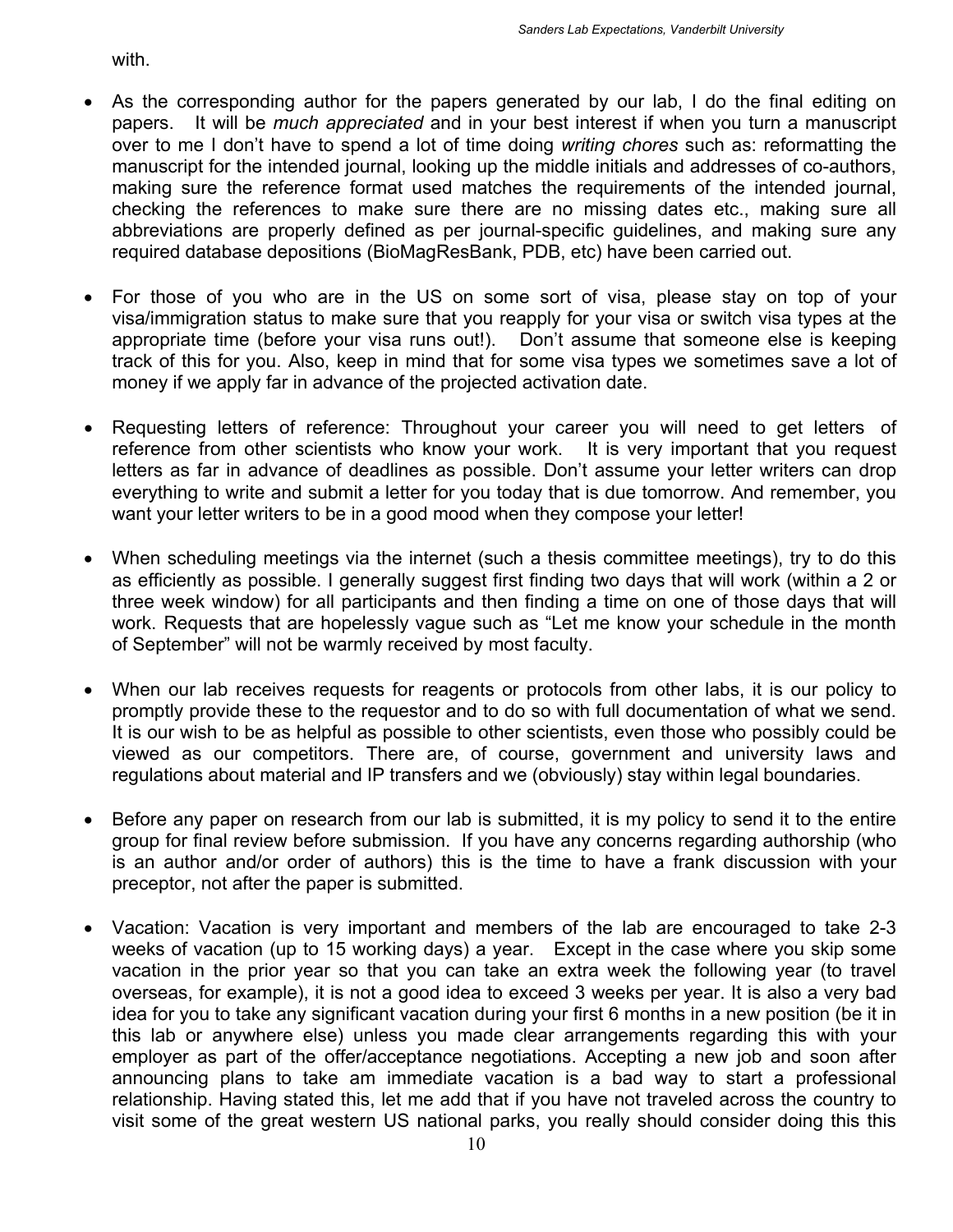during your stay in the lab. The northern route (Grand Tetons/Yellowstone) and the southern route (Zion/Bryce/Grand Canyon) are both extraordinary (but it is not advised to try both one trip!).

- Keep in mind that students and the postdocs in my lab are here to be trained. For each trainee the day will come where it will become clear to the trainee, to CS, or to both that the training period is coming to an end and it is time for the student or postdoc to wrap up their Sanders lab work and move on to bigger and better things. This is perfectly normal, although (especially for postdocs) the initial realization that this time has come can sometimes hurt just a little. Consider, it must be a little hard both for Mother Bird and Baby Bird when the time comes for Baby Bird to finally leave the nest. When this time comes then we need to have a frank and open conversation, which will include planning the wrap-up phase of Sanders lab work and a discussion of the strategy to pursue (by both CS and the trainee) to set up the next phase of the trainee's career.
- When the time comes to depart move on from the lab, CS will work with you to prepare a "exit task list" of things you should complete before leaving (things like organizing samples/plasmids you will be leaving behind, providing records such as lab notebooks, locations of key computer files, etc.). Completing the items on this checklist is very important. There will also likely be some things that you will need to complete related to your work in this lab that you will have to do after moving on to another position—such as addressing reviewer comments or fixing figures related to your final manuscripts. While this can be a real pain and a distraction from the new phase in your career, it is very much in your best interest to save a little gas in the tank to complete these final Sanders lab tasks promptly and with attention to quality and detail. I hate it when people dog it—it is a bad way to end the professional phase of a relationship.
- Leadership is not about privilege. It is about service. A leader will clean the disgusting analytical balance from time to time even when it is not her or his turn, just because it needs to cleaned.
- It is folly to burn bridges in terms of professional relationships that do not need to be burned.
- Conduct all on-line activities based on the assumption that all such activities may soon be a matter of public record. They may well be. Every little click you make…
- Plagiary, academic misconduct, criminal activity, and all forms of harassment are not tolerated and, if encountered, are dealt with "by the book", which includes promptly turning the matter over to the appropriate academic officer, university office, or legal authority.
- Some people like to give and receive hugs. Some people do not. If you are in the former group you should be very careful about assuming that someone wants to be hugged. If in doubt, go with a handshake, slight bow, or head nod. But do ask me about the time that a superstar scientist unexpectedly hugged me.
- One of CS' father's favorite sayings was "leave the campground cleaner when you depart than it was when you showed up". Broadly applicable to life in the lab.
- Attend to your health and personal relationships. Exercise on a regular basis.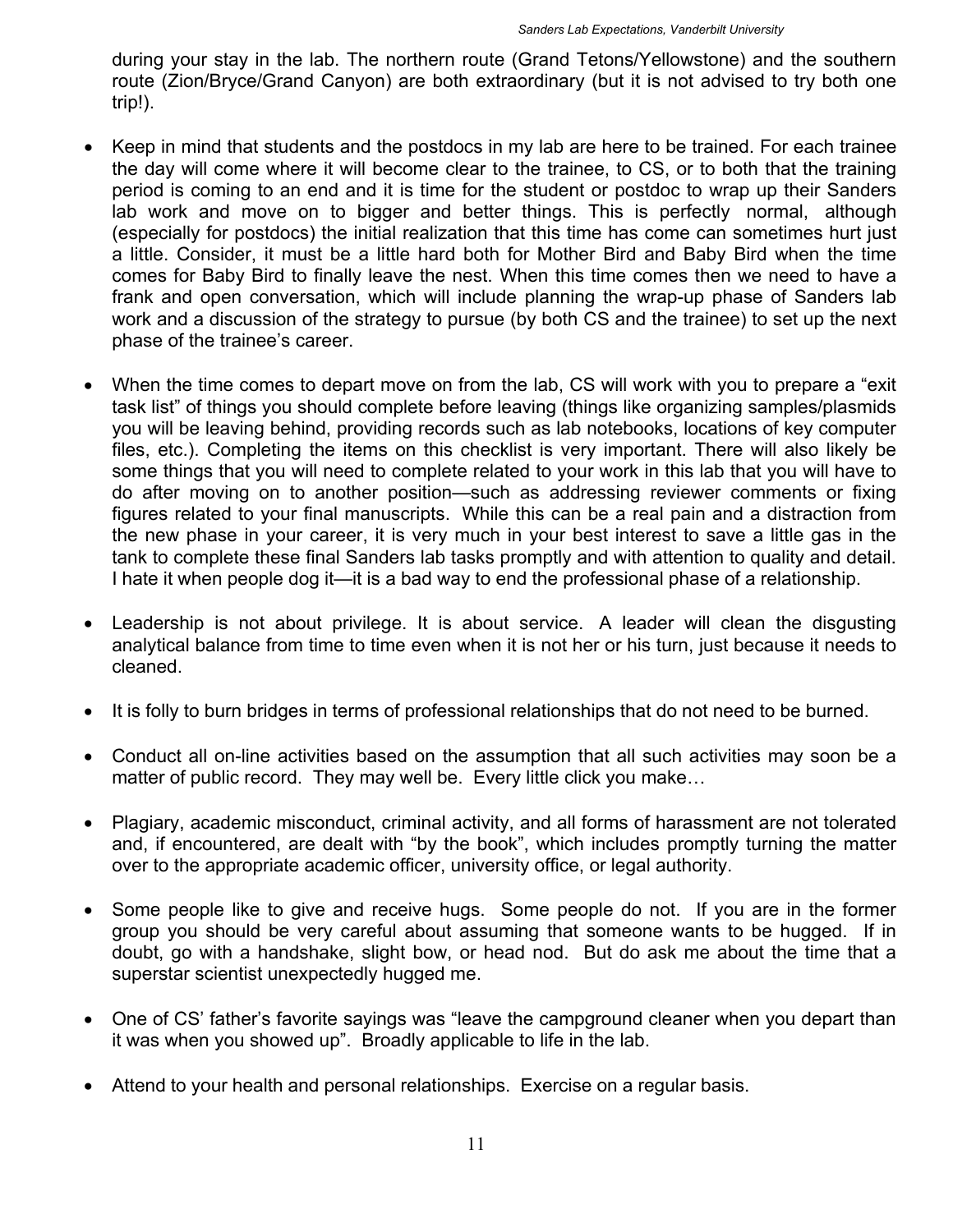- You should know that no matter how much I like you personally (almost certainly a lot!) or how much I want to see you to succeed professionally (*definitely* a lot!), that when I am asked to write a letter of reference for you, I will do so as honestly and objectively as possible. This means highlighting not only what I perceive to be your professional strong points, but also pointing out what I perceive to be any major professional weaknesses, especially as may be related to the specific job for which you have applied. A strong letter carries weight precisely because of this objectivity. Employers know an honest letter when they see one. There may be professional instances where "who you know" is the key criterion for getting a job or where preceptors provide strong letters of reference for loyal trainees no matter what. I do not think that this is generally the case within the scientific culture of the USA. What matters in this culture is talent, knowledge of specific technical skills, motivation, professional productivity, reliability, integrity, diligence in record keeping, interpersonal skills, the ability to write and speak well, and scientific knowledge/interests. These are the qualities which must be addressed in a letter of reference. Seriously.
- The following is stated with kindness: keep in mind that your advisor is not your parent and your lab is not your family. This doesn't mean that you won't build deep and lasting friendships in the course of your time in a lab. However, to imagine that the personal commitments being made to you by your advisor and professional peers are akin to those made in a wellfunctioning family may lead to serious disappointments.
- There is a wonderful New York Times opinion piece published in June 2018 by David Brooks in which he comments on the polarization of society. I think this quote can be extrapolated to apply to the way scientists interact with each other. "...the core divide in our politics is no longer the conventional left-right divide. The core issue in our politics is over how we establish relationship. You can either organize relationship at a high level — based on friendship, shared values, loyalty and affection — or you can organize relationship at a low level, based on mutual selfish interest and a brutal, ends-justify-the-means mentality." Let us aspire to always take the high road in our scientific relationships, even with our competitors and people we may find annoying.
- When considering these "expectations" know that CS sometimes also must struggle to live up to his own expectations. Sometimes really struggle.
- The motto of the Sanders lab is a line from a Patti Smith song<sup>1</sup>: "For beauty and the naked truth, it will cost you." 1http://www.youtube.com/watch?v=iK9aPaZgNhQ
- Everyone, even CS, needs mentors. Allow yourself to be mentored at every stage in your career. It is one of the ways we learn, and having people you can look to for mentorship is one of the ways we weather the storms and trials of life, both professionally and personally.
- If you pursue a career at the cutting edge of science, then you are probably going to make mistakes. CS certainly has—plenty! When you make a mistake and you realize it, own up to it. Then get up, dust yourself off, and move on.
- Note that "back in the day', that when CS applied for postdoctoral positions he was rejected without interviews by the first 6 labs he applied to. Here are three examples: http://csb.vanderbilt.edu/sanders/postdoc\_rejections\_CS\_1988.pdf Nevertheless, things worked out wonderfully (see: https://link.springer.com/article/10.1007%2Fs00232-019-00090-5) There is no tinge of regret about those 5 rejections! Make the best of the cards you can play and don't worry about the ones you can't.